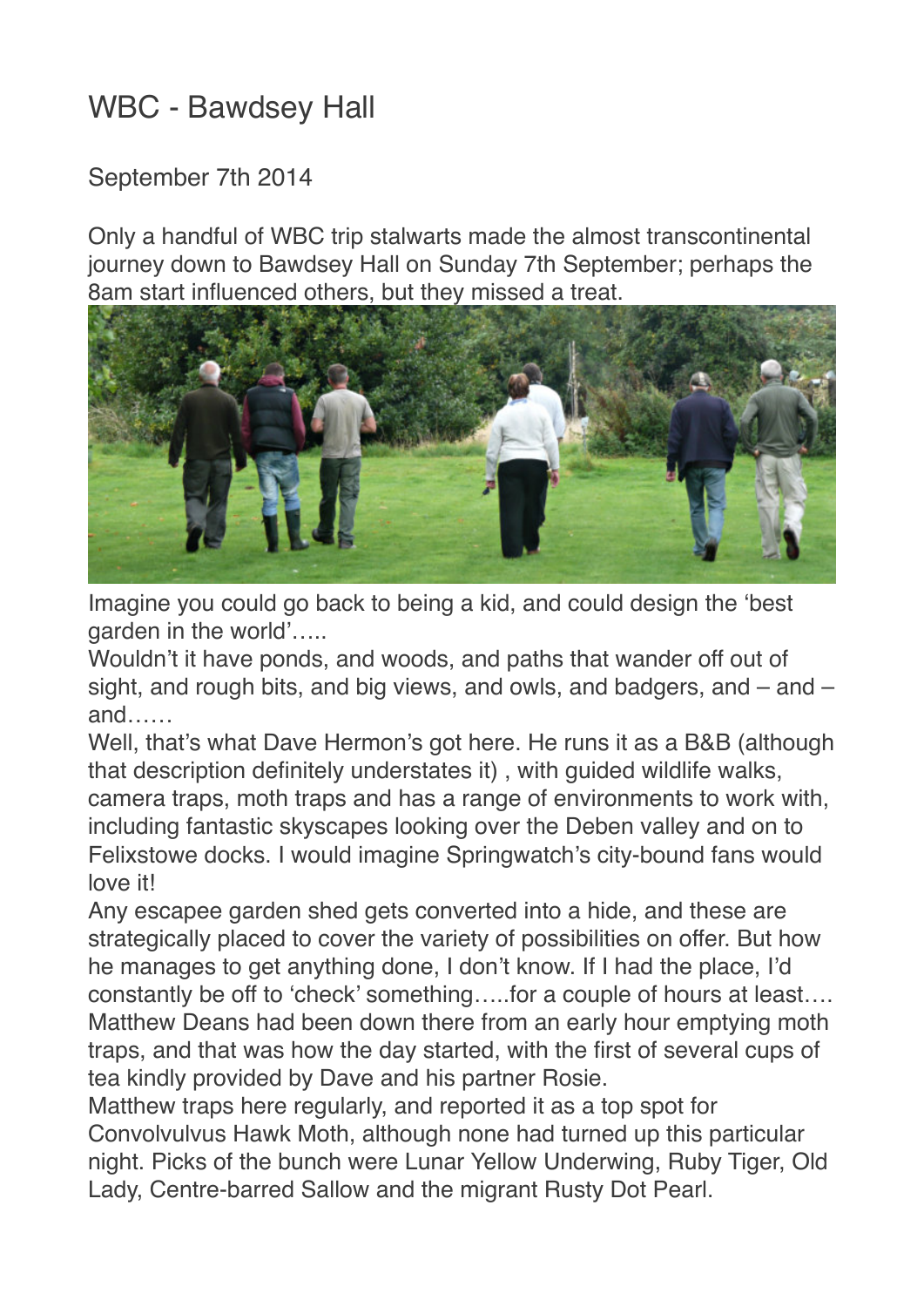

Lunar Yellow Underwing

The Lunar Yellow Underwing in particular is worth noting, as it is only found in East Anglia and Salisbury Plain. Although not rare, it is very range-restricted.

For those used to the route-march approach to WBC trips, this one was very different, very mellow and very relaxed. Nets had been set in the gardens of the hall, with a ringing station set up on the patio. The small number of us enabled a detailed look at this fascinating and vitallyimportant process, particularly when a Treecreeper turned up in the nets later in the morning.

All the walks at Bawdsey are easy-access trails, and we explored the lot, including the woodland walk that leads to a hide overlooking a coastal field and allowing for a bit of sea-watching. (A full species list is included with this report, as is a picture of Dave's Buzzard feeding station, with what's left of the road-kill dinner)

Although at this time of year the range of species had dropped, this is also a great site for dragonflies and damselflies. A late bonus of the morning was the discovery of a small colony of Willow Emeralds on one of Dave's ponds, with two in tandem, planning for the next generation……

Thanks from all of us who attended to Dave and Rosie for the great hospitality (particularly tea and bacon rolls!) and to Dave's dad Paul, and the guided tour of the vintage car collection, many of whom have starred in feature films, stage shows and musicals. Also, thanks to Steve for the patient explanation of the finer points of ringing, particularly as he had spent half the summer doing exactly the same at Minsmere.....

To finish the trip off, a reduced number of us headed to the coastal pools at East Lane, where we picked up a number of Wheatears with their bags packed, Marsh Harrier, Buzzards, several Little Grebes, Wigeon (welcome back, mates!) and Clouded Yellow butterflies, which finished the morning on a real high.